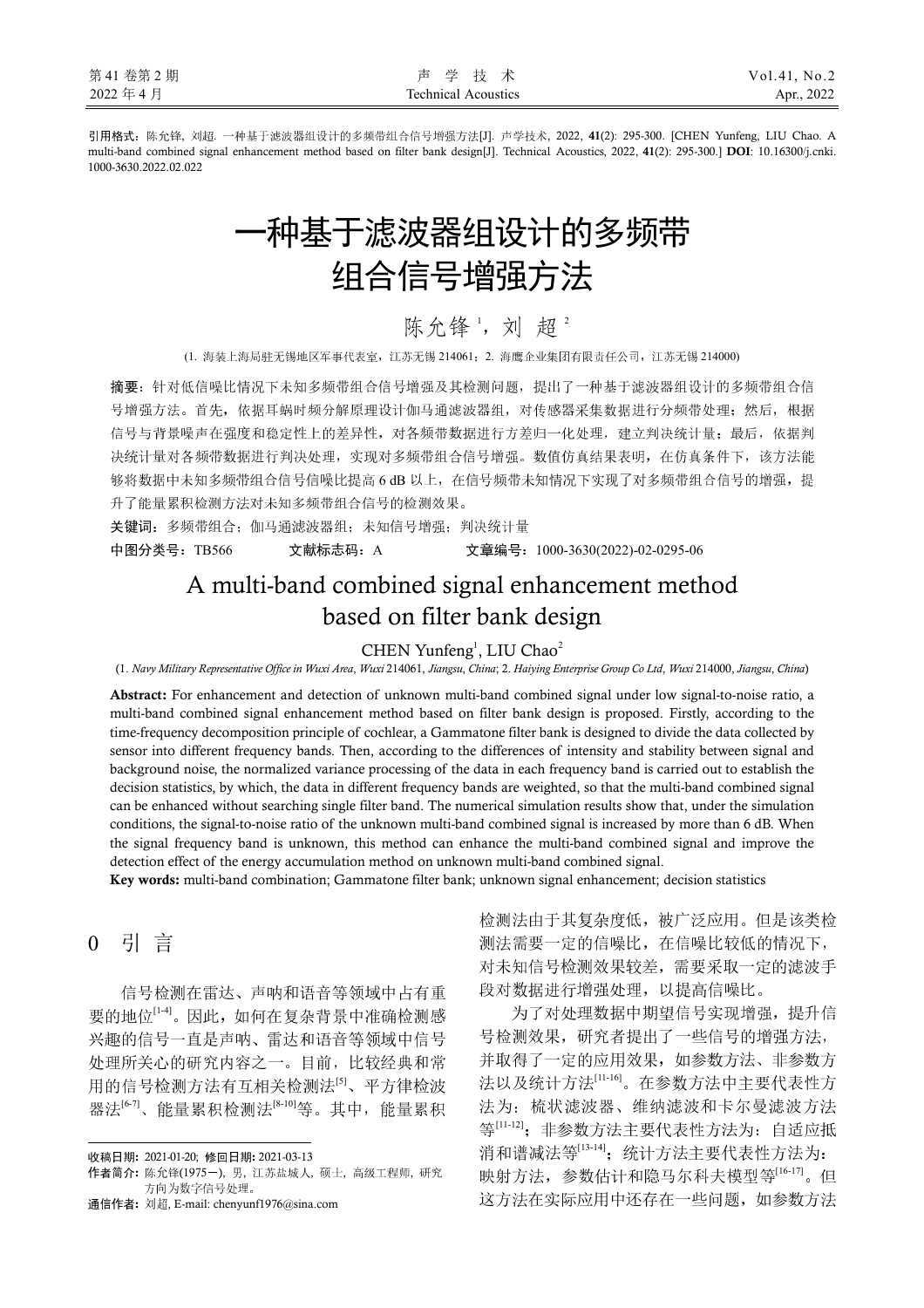对所使用的模型依赖性强,需要提取模型参数;非 参数方法不需要从传感器采集数据中估计模型参 数,由于没有利用潜在的统计信息,不适合处理含 非平稳背景噪声数据;统计方法充分利用了统计特 点,以概率计算方法实现对信号的增强,但需要依 赖一定准则实现对最优结构的选择。

如何应对低信噪比情况下、对未知多频带信号 进行增强仍然是富有挑战性的难题。对此,本文提 出一种基于滤波器组设计的多频带组合信号增强 方法,该方法以人耳耳蜗时频分解原理为基础,设 计了伽马通滤波器组,对传感器拾取数据进行分析 处理,并根据信号与背景噪声在强度和稳定性上的 差异,建立判决统计量,对各频带数据实现判决加 权处理,在无需搜索单个滤波频带的情况下,提高 了合成数据信噪比,实现了对未知多频带组合信号 的增强,进而提升了能量累积检测方法对未知多频 带组合信号的检测效果。

# 1 滤波器组设计

在人耳听觉系统中,不同频率的信号可在人耳 耳蜗基底膜的不同位置产生最大响应[17-20]。对此, 可依据人耳耳蜗基底膜频响特性,设计相应滤波器 组模拟耳蜗基底膜频响特性,对传感器采集数据进 行分解处理,增强未知多频带组合信号所在频带在 整个处理频带中的比重。

在模拟人耳耳蜗基底膜时频分解中,本文采用 一组相互交叠的伽马通滤波器组模拟实现,滤波器 组的时域响应可表示为

 $g_i(n) An^{(L-1)} \exp(-2\pi b_i n) \cos(2\pi f_i n + \varphi_i) \mu(n)$  (1) 式中:*n* 为采样点;*A* 为滤波器组增益;*L* 为滤波器 组的阶数,本文取 *L*=4, *<sup>i</sup> b* 为第 *i* 个滤波器组衰减 因子, 1≤*i≤I*, *I*为滤波器个数; *f*<sub>i</sub>为第*i*个滤波 器中心频率,  $\varphi$  为滤波器的初始相位, 本文取 $\varphi$ =0,  $\mu(n)$ 为阶跃函数:

$$
\mu(n) = \begin{cases} 0, & n < 0 \\ 1, & n > 0 \end{cases} \tag{2}
$$

衰减因子 b<sub>i</sub> 决定了滤波器时域响应衰减速度, 其与滤波器带宽有关,关系式为

$$
b_i = 1.019B_{\text{ER}}(f_i), i = 1, 2, \cdots, I
$$
 (3)

式中,  $B_{\text{FB}}(f_i)$ 为第 *i* 个滤波器等效矩形带宽, 其表 示形式为

$$
B_{\text{ER}}(f_i) = 24.7 \times \left(4.37 \times \frac{f_i}{1000} + 1\right), \ i = 1, 2, \cdots, I \tag{4}
$$

对于采样率为  $f_s$ 的数据拾取系统, 在处理频带 数确定的情况下,由式(3)和式(4)可得到第 *i* 个滤波

器的中心频率  $f_i$ , 然后由式(1)可得到第 *i* 个滤波器 的时域响应。

为了较为直观说明滤波器组的时频分解功能, 图 1 给出了采样率 16 kHz *<sup>s</sup> f* 时,在 1 Hz~8 kHz 处理频率范围划分为 *I* 24 个滤波器所得时的频响 应图。



Fig.1 Time and frequency response curves of the Gammatone filter bank

由图 1 可知,滤波器组时域波形是一个振动频 率等于其中心频率、振动包络为伽马函数曲线的波 形[17];各滤波器中心频率在等效矩形带宽域上等间 距分布,然后映射到线性尺度,使各个 Gammatone 滤波器的中心频率呈非线性分布,整个滤波器组的 频率覆盖范围为 0~8 kHz,可对处理数据实现时频 分解;另外,每个滤波器都有一个特征频率点,在 该频点位置响应最大,达到对响度补偿的最佳效 果。同时每个滤波器均有一个拖尾(按指数衰减过 程),在响应自身频带时,也可很好地兼顾相邻频 带,有助于相邻频带之间的平滑。

## 2 未知多频带组合信号增强方法

#### 2.1 判决处理

对传感器采集数据进行分帧处理,可得到 *M* 帧 数据  $x_m(n)$ , (n=1, 2,  $\cdots$  , N; m=1, 2,  $\cdots$  , M) , N 为一帧 数据样本长度,采用上述滤波器组对第 *m* 帧数据 *<sup>m</sup> x n* 分别进行分解处理,可得:

$$
y_{m,i}(n) = x_m(n) * g_i(n) \tag{5}
$$

式中,  $g_i(n)$ 为式(1)所示的第 *i* 个 Gammatone 滤波 器, \*为卷积运算符。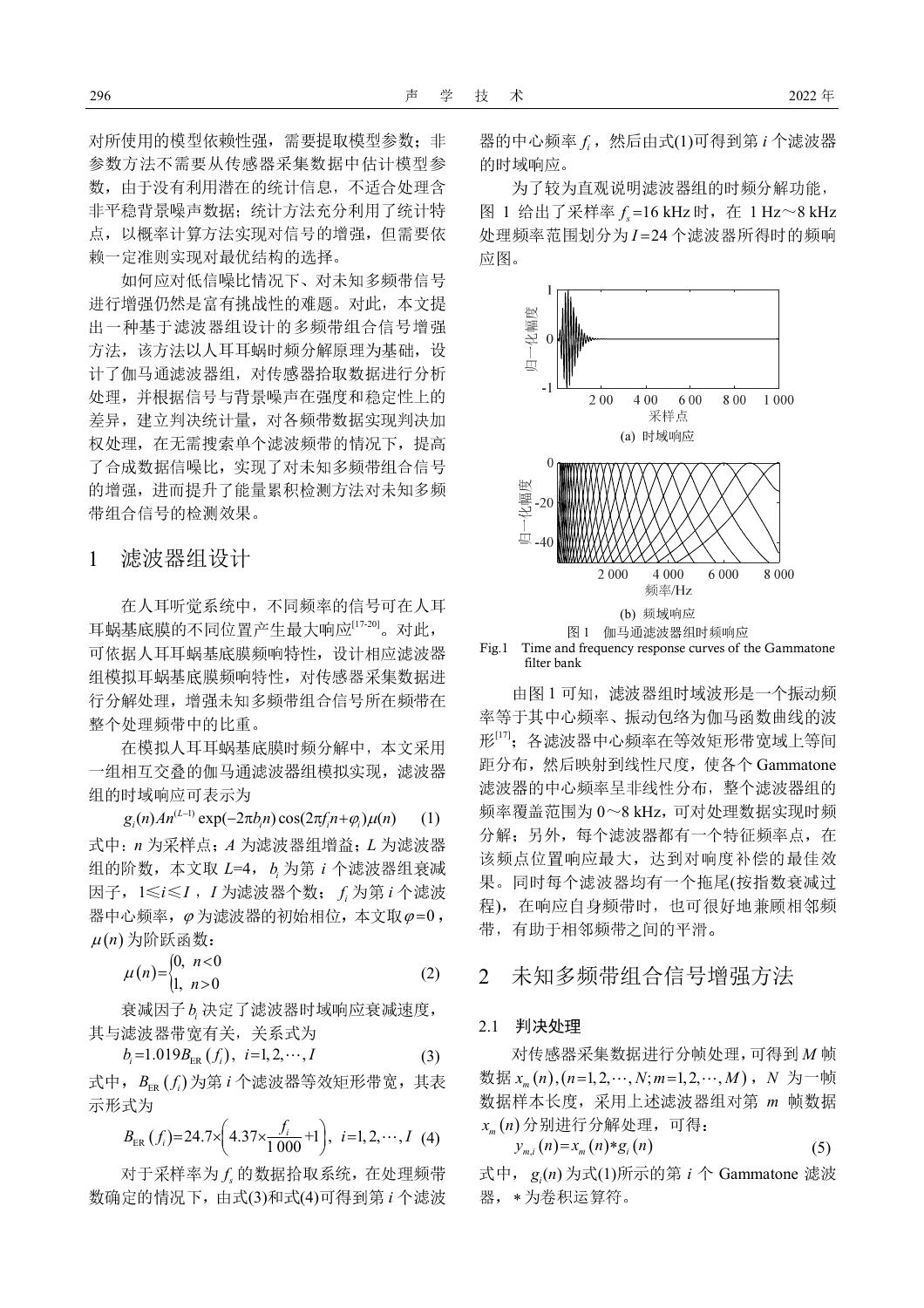对第 *m* 帧、第 *i* 个频带数据进行如下处理,可 得到该频带数据对应的判决统计量。

(1) 按式(6)计算每个频带数据 , ( ) *m i y n* 强度归一 化方差,消除不同滤波器等效矩形带宽对判决统计 量的影响:

$$
D\delta_{m,i} = \frac{1}{b_i} \sqrt{\frac{1}{N-1} \sum_{n=1}^{N} (y_{m,i} (n) - \overline{y}_{m,i} (n))}
$$
(6)

式中:  $\bar{y}_{m,i}(n) = \frac{1}{N} \sum_{n=1}^{N} y_{m,i}$  $\frac{1}{N} \sum_{i=1}^{N} y_{m,i}(n)$  $\overline{y}_{m,i}(n) = \frac{1}{N} \sum_{n=1}^{N} y_{m,i}(n)$ ;  $b_i$ 为与滤波器带宽有

关的衰减因子,其表示形式如式(3)所示。

(2) 按式(7)建立判决统计量:

$$
T_{i} = \begin{cases} 1, & D\delta_{m,i} > \frac{1}{I} \sum_{i=1}^{I} D\delta_{m,i} \\ 0, & D\delta_{m,i} < \frac{1}{I} \sum_{i=1}^{I} D\delta_{m,i} \end{cases}
$$
 (7)

(3) 根据提到的各频带判决统计量*T<sup>i</sup>* ,对各频 带数据  $y_{m,i}$ (n) 进行判决加权处理, 并对其进行合成, 得到信噪比较高的数据 , ( ) *m i z n* :

$$
z_{m,i}(n) = \sum_{i=1}^{I} T_i \times y_{m,i}(n) , n = 1, 2, \cdots, N
$$
 (8)

(4) 可采用能量累积检测方法对 , ( ) *m i z n* 进行处 理,实现对未知多频带组合信号的检测。

## 2.2 实现过程

如图 2 所示,传感器采集数据首先通过已设计 的滤波器组进行分解,将其分解成与耳蜗非线性频 率相对应的子带数据;然后,采用强度和稳定性信 息形成判决统计量提取组成因子,构建判决统计 量;最后,采用非线性判决加权方法对未知多频带 组合信号增强。



图 2 未知多频带组合信号增强及检测流程图 Fig.2 Flow chart of unknown multi-band combined signal enhancement and detection

本文方法具体实现过程可分为以下步骤:

输入: 传感器拾取数据  $x(n)$ , 频带数 *I*, 滤波 器组增益  $A$  和阶数  $L$ , 分帧数  $M$ 。

输出:增强信号 , ( ) *m i z n* ,检测结果。

步骤(1): 对传感器采集数据进行分帧处理, 得 到本次处理数据 ( ) *<sup>m</sup> x n* 。

步骤(2):按照式(1),设计滤波器组的时域响应 函数。

步骤(3):按式(5),对本帧处理数据 ( ) *<sup>m</sup> x n* 进行

时频分解,得到各频带分解数据 , ( ) *m i y n* 。

步骤(4): 按式(6)计算  $y_{\scriptscriptstyle m,i}$ (n) 强度归一化方差 Dδ<sub>mi</sub>, 消除不同滤波器等效矩形带宽对判决统计 量提取的影响。

步骤(5):依据未知信号与背景噪声在各频带中 的能量和稳定性归一化差异性,按式(7)建立判决统 计量*T<sup>i</sup>* 。

步骤(6): 根据提取的各频带判决统计量*T*;, 对 各频带数据  $y_{\scriptscriptstyle m,i}$ (n) 进行判决加权处理, 并对其进行 合成,得到信噪比较高的数据 , ( ) *m i z n* 。

步骤(7):采用能量累积检测方法对 , ( ) *m i z n* 进行 处理,实现对未知多频带组合信号的检测。

# 3 数值仿真分析

为了较为直观说明上述处理过程能够有效增 强未知多频带组合信号,提升现有检测方法对未知 信号的检测效果,进行数值仿真分析。系统的采样 频率 $f_{\rm s}$ 为 16 kHz,未知信号个数为 2,信号周期为 1 s, 1 次处理数据长度为 0.5 s, 信号的仿真参数如 表 1 所示。

表 1 信号仿真参数 **Table 1 The parameters for simulated signal** 

| 信号类型 | 带宽/kHz       | 信号长度 | 起始采样点 |
|------|--------------|------|-------|
| 脉冲 1 | $0.5 \sim 1$ | 0.2  | 2.000 |
| 脉冲 2 | $2 \sim 3.5$ | 0.1  | 4.000 |

仿真中,假定数据处理前对脉冲信号频带、脉 宽长度均未知,所以在处理数据前只采用了带宽为 100 Hz~8 kHz 的 128 阶 FIR 滤波器对处理数据进 行初始滤波处理。

图 3、4 给出了采用本文方法处理前后的数据 对比。图 5 为本次处理中所得的判决统计量。处理 中基于滤波器组中滤波器个数对频带宽度和运算 量影响考虑(滤波器个数越多频带划分越细, 但运 算量也越大),所用滤波器组与图 1 所示一致。

为了便于从图中看出信号起止点与仿真参数 中点起止是否一致,文中横坐标设置为采样点数。

由图 3 可见,并不能确定是否只有第 4 000 个 采样点附近有脉冲;不能确定第 4 000 个采样点附 近的脉冲信号带宽;由于在频谱图中不能明显看出 信号所在频带位置,不确定是否能够采用单个 FIR 滤波器实现数据中的信号净化,无法通过频域滤波 方法实现信号增强。

由图 4 可见,在多频带组合信号未知的情况 下,采用本文方法处理可有效滤波处理数据中的噪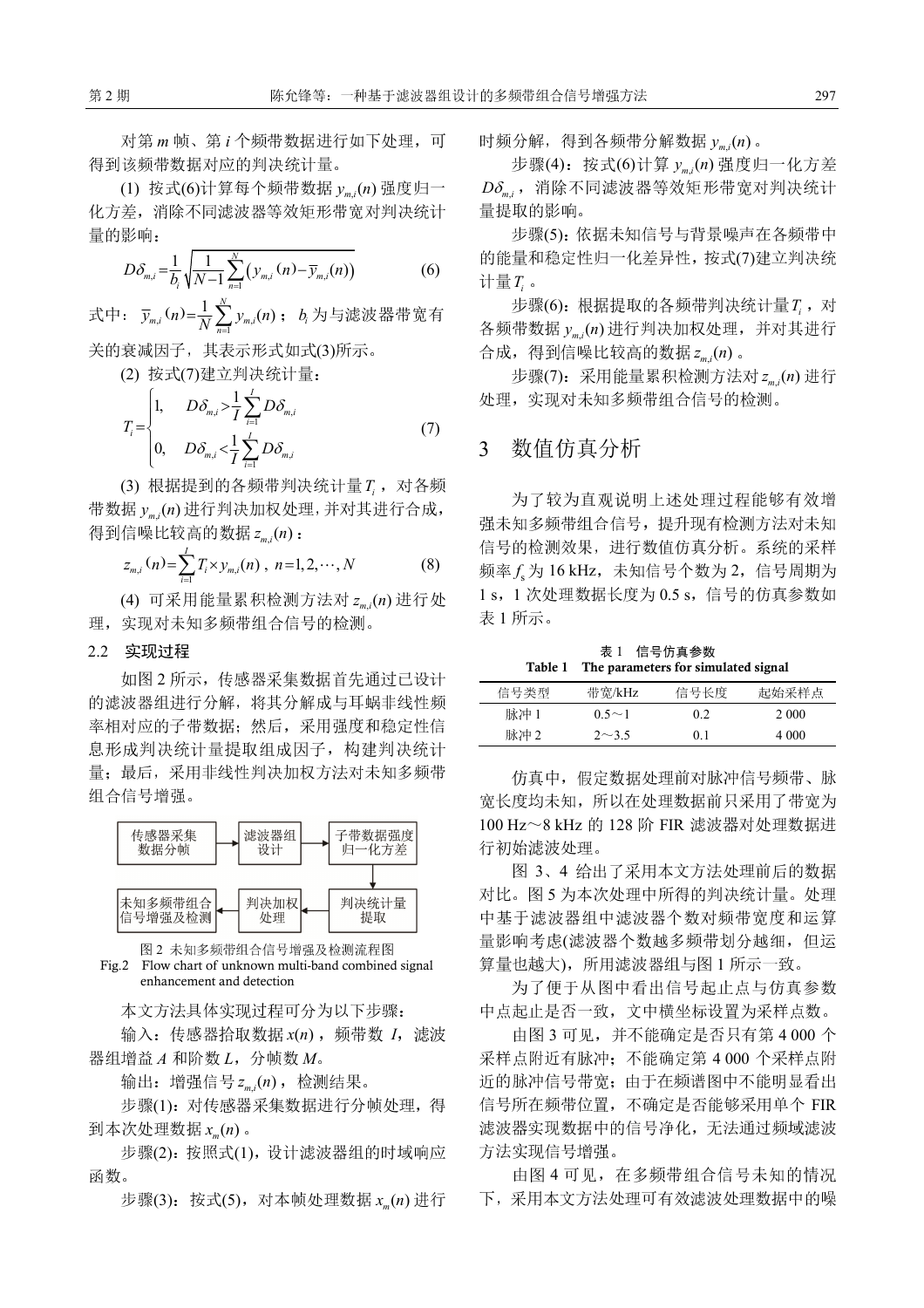声,能够区分第 2 000 个采样点和第 4 000 个采样 点附近频带脉冲信号所在位置及其频带范围,提高 了数据中多频带组合信号信噪比。同时,由图 1 和 图 5 可知,判决统计量为 1 时对应滤波器编号所含



图 3 FIR 滤波后数据的时域波形和频谱 Fig.3 Time domain waveform and frequency spectrum of the collected data after FIR filtering



(b) 频域波形







的频率范围包含信号频率范围 0.5~1 kHz 和 2~ 3.5 kHz。该仿真结果证实了本文方法能够在低信 噪比情况下对未知多频带组合信号实现增强。

为了进一步说明本文方法有助于现有信号检 测方法实现对未知信号的检测。图 6 给出了直接采 用能量累积检测法检测的未知信号结果,图 7 给出 了经本文方法处理后,再采用能量累积检测法对未 知多频带组合信号检测结果。

由图 6 和图 7 的结果可知,采用能量累积检测 法无法对原始数据(经过 FIR 滤波器滤波处理)进行 多频带组合信号检测,无法对第 2 000 个采样点附 近未知脉冲信号实现检测;而经本文方法处理后, 再采用能量累积检测法对其进行检测,可有效实现 对第 2 000 个采样点和第 4 000 个采样点附近的脉 冲信号检测。该结果进一步证实了本文方法可提升 信号检测方法对未知多频带组合信号的检测效果。

另外,为了进一步说明本文方法可对未知多频 带组合信号实现信噪比提升,本文采用信噪比 (Signal to Noise Ratio, SNR)作为评价指标, 对采用



Fig.6 The signal detection result before processing by the proposed method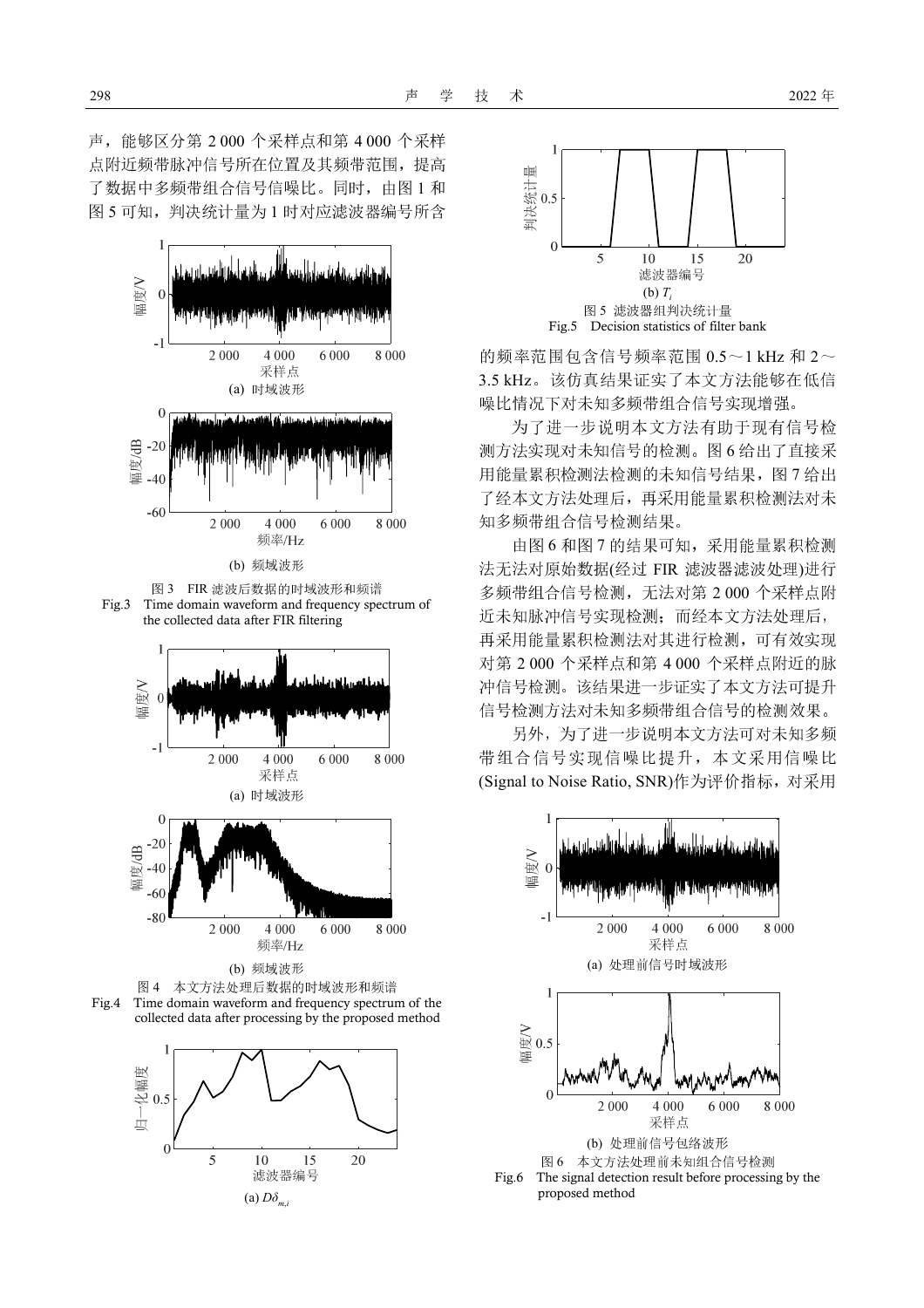

The signal detection result after processing by the proposed method

本文方法处理效果进行定量分析,计算公式为

$$
R_{\rm SN} = 10 \lg \left( \frac{\sum_{n=1}^{N} s^2(n)}{\sum_{n=1}^{N} \hat{s}^2(n) - \sum_{n=1}^{N} s^2(n)} \right) \tag{9}
$$

式中,  $s(n)$  为未知信号,  $\hat{s}(n)$  为经本文方法处理前 后数据。

由式(9)计算可得,对于图 3 中第 2 000 个采样 点附近的脉冲信号,信噪比约为-8.5 dB,经本文方 法处理后, 其信噪比约为 3.3 dB。该结果表明, 在 该仿真条件下,经本文方法处理后,信噪比提高了 约 12 dB。

图 8 为由 200 次独立统计所得传感器采集数据 在不同输入信噪比的情况下,经滤波器组判决统计 处理所得的数据信噪比。





由图 8 可知, 经本文方法处理, 输出信噪比与 输入信噪比之差最小为 6 dB,可有效提升数据中未 知多频带组合信号信噪比。该结果进一步验证了本 文方法的有效性和可行性。

# 4 结 论

针对低信噪比情况下未知多频带组合信号增 强及其检测问题,本文首先介绍了伽马通滤波器组 设计原理及其具有的时频分解功能;然后利用信号 与背景噪声在强度和稳定性上的差异性,建立判决 统计量实现对待处理数据进行判决加权处理,在无 需搜索单个滤波频带的情况下,提升数据中未知频 带信号信噪比。在本文仿真条件下,本文方法能够 将未知多频带组合信号信噪比提升 6 dB 以上, 在 信号频带未知的情况下,实现了对多频带组合信号 增强,提升了能量累积检测方法对未知多频带组合 信号检测效果。

#### 文 献

- [1] CHAN Y T, LEE B H, INKOL R, et al. Estimation of pulse parameters by autoconvolution and least squares[J]. IEEE Transactions on Aerospace and Electronic Systems, 2010, **46**(1): 363-374.
- [2] WANG Q, GUO J C, WANG Q Z, et al. Low signal to noise ratio detection for complicated radar pulse[C]//2016 CIE International Conference on Radar (RADAR). Guangzhou, China. IEEE, 2016: 1-4.
- [3] LI J H, ZAKHAROV Y V. Efficient use of space-time clustering for underwater acoustic communications[J]. IEEE Journal of Oceanic Engineering, 2018, **43**(1): 173-183.
- [4] FOSTICK L, LIFSHITZ-BEN-BASAT A, BABKOFF H. The effect of stimulus frequency, spectrum, duration, and location on temporal order judgment thresholds: distribution analysis[J]. Psychological Research, 2019, **83**(5): 968-976.
- [5] MIGNEREY P C, TURGUT A, SCHINDALL J A, et al. Evaluation of relative entropy for distributed passive detection of weak acoustic signals[J]. IEEE Journal of Oceanic Engineering, 2017, **42**(1): 219-230.
- [6] CHEN X X, QIAN Y, XU Y P, et al. Energy estimation of partial discharge pulse signals based on noise parameters[J]. IEEE Access, 2016, **4**: 10270-10279.
- [7] FAN X L, WAN Y R, LI T, et al. An adaptive method of pulse detection based on frequency-domain CFAR[C]//2016 Progress in Electromagnetic Research Symposium (PIERS). Shanghai. IEEE, 2016: 1355-1359.
- [8] 倪水平, 常慧刚. 基于能量和小波变换的双门限联合频谱感知[J]. 北京邮电大学学报, 2017, **40**(4): 117-121. NI Shuiping, CHANG Huigang. Double-threshold joint spectrum sensing based on energy and wavelet transform[J]. Journal of Beijing University of Posts and Telecommunications, 2017, **40**(4): 117-121.
- [9] 文凯, 姜赖赢. 一种基于噪声方差估计的自适应多门限能量检测 算法[J]. 南京邮电大学学报(自然科学版), 2017, **37**(3): 68-72.